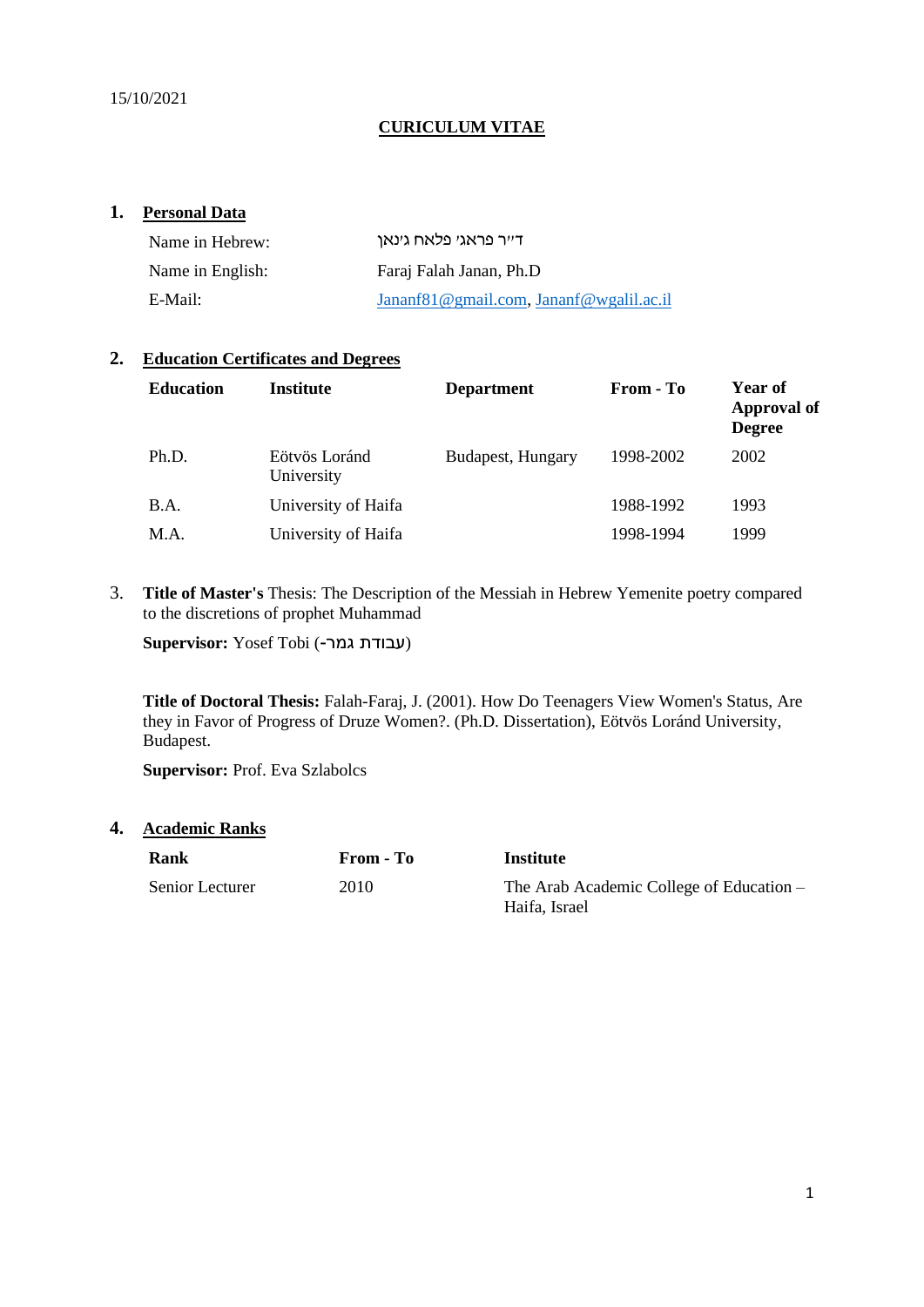## **5. Supervising Graduate and Post-Graduate Students**

# Names of M.A. Students (supervised by the lecturer)

| <b>Name of Student</b> | <b>Title of Thesis</b>                                                                                                                      | Year of<br><b>Completion</b> | <b>Co-Supervisor</b>  |
|------------------------|---------------------------------------------------------------------------------------------------------------------------------------------|------------------------------|-----------------------|
| Gina Masri             | The penetration of the Hebrew<br>language into the Arabic language and<br>its influence among students in Arab<br>high schools in the north | 2013                         | Prof. Salamn<br>Elyan |

### **6. Grants and Awards**

| Year | <b>Name of Grant/Award</b> |
|------|----------------------------|
| 2016 | Rappaport Price            |
| 2017 | Jerusalem Unity Price      |

### **7. Research Grants**

| <b>From-To</b> | <b>Funding Agency</b> | <b>Title of Research</b>                                                                                      | <b>Amount</b> |
|----------------|-----------------------|---------------------------------------------------------------------------------------------------------------|---------------|
| 2010-2012      | Arab Center           | Haifa University, Jewish Impact of mixed Arab And Jewish 15,000<br>groups of women on co-existence<br>in Akko | NIS.          |

### **8. Active Participation in Conferences (Only from 2001)**

### a. **International Conferences – Held Abroad**

| <b>Date</b>                       | <b>Name of Conference</b>                                            | <b>Place of</b><br><b>Conference</b>     | <b>Role at Conference</b>                                 |
|-----------------------------------|----------------------------------------------------------------------|------------------------------------------|-----------------------------------------------------------|
| 2020-<br>postponed<br>$-Covid$ 19 | Negotiating Self / Other Israel and<br>The Consortium                | University of<br>Nebraska,<br>Omaha, USA | Initiative Director and<br>Organizer of the<br>Conference |
| 2018                              | Women in a Multicultural Society<br>- Dilemmas of Gender and Culture | <b>Budapest</b>                          | Initiative Director and<br>Organizer of the<br>Conference |

### b. **Local Conferences**

| <b>Date</b> | <b>Name of Conference</b>                                                                                      | <b>Place of</b><br><b>Conference</b>           | <b>Role at Conference</b>               |
|-------------|----------------------------------------------------------------------------------------------------------------|------------------------------------------------|-----------------------------------------|
| 2021        | The International Conference on<br>ECONOMIC STRENGTH AND<br><b>SOCIAL CAPITAL IN THE</b><br><b>MIDDLE EAST</b> | Western galilee<br>college                     | conference Committee<br>member+Lecturer |
| 2018        | The 3rd National Conference of<br>the Gender Departments in Israel                                             | <b>Ben Gurion</b><br>University, Beer<br>Sheva | conference Committee<br>member          |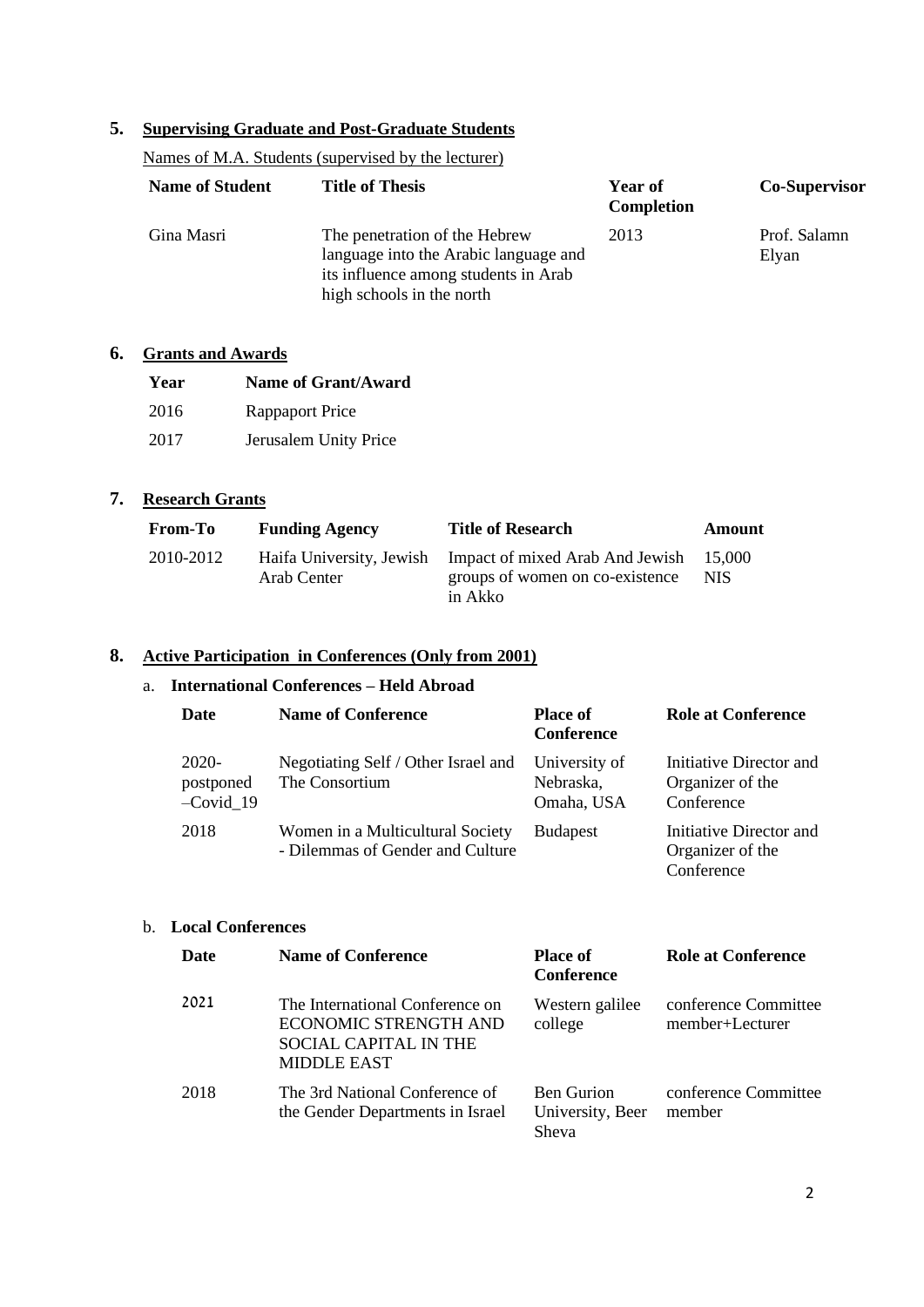| Date | <b>Name of Conference</b>                                          | <b>Place of</b><br><b>Conference</b>                         | <b>Role at Conference</b>                                 |
|------|--------------------------------------------------------------------|--------------------------------------------------------------|-----------------------------------------------------------|
| 2018 | Gender and Education -<br>International Conference                 | The Arab<br>Academic<br>College of<br>Education in<br>Israel | Initiative Director and<br>Organizer of the<br>Conference |
| 2017 | The 2nd National Conference of<br>the Gender Departments in Israel | Tel Aviv<br>University                                       | Conference Organizing<br>Committee                        |

### **9. Invited Lectures (Other than in Scholarly conferences)**

#### a. **International Date Name of Conference Place of Forum Role** 2015 Omaha University Shwalb **Center** Eyes on Israel Lecture on the Druze woman and the status of women in Israel 2019 Buffalo University Hillel Forum Majority and minority relations in Israel

#### b. **Local**

| Date       | <b>Name of Conference</b> | <b>Place of Forum</b>                              | Role                                                                                       |
|------------|---------------------------|----------------------------------------------------|--------------------------------------------------------------------------------------------|
| 22/12/2019 | Tel Aviv University       | The woman's release<br>is an unfinished<br>project | Lecture on the murder<br>of Arab women                                                     |
| 25/6/2020  | Bar Ilan University       | Department of Peace<br>and Conflict<br>Resolution  | Lecture on the roles of<br>mixed associations of<br>women's involvement<br>as peace makers |

### **10. Positions Held**

| From-To      | <b>Institute</b>                                                       | <b>Position</b>                          |
|--------------|------------------------------------------------------------------------|------------------------------------------|
| 2000-2010    | University of Haifa                                                    | Lecturer                                 |
| 2000-2010    | Henrietta Szold Institute, writing<br>Bagrut examinations              | Head of the committee                    |
| 2008-2019    | The Arab Academic College of<br>Education - Haifa, Israel              | Head of the Gender Department            |
| 2000-2008    | The Arab Academic College of<br>Education – Haifa, Israel              | Head of the Hebrew Department            |
| 1994         | University of Haifa                                                    | Prof. Yosef Tobi's Research<br>Assistant |
| 2019-present | Guest lecture in conflict resolution<br>department for Ma_Phd students | Bar Ilan university                      |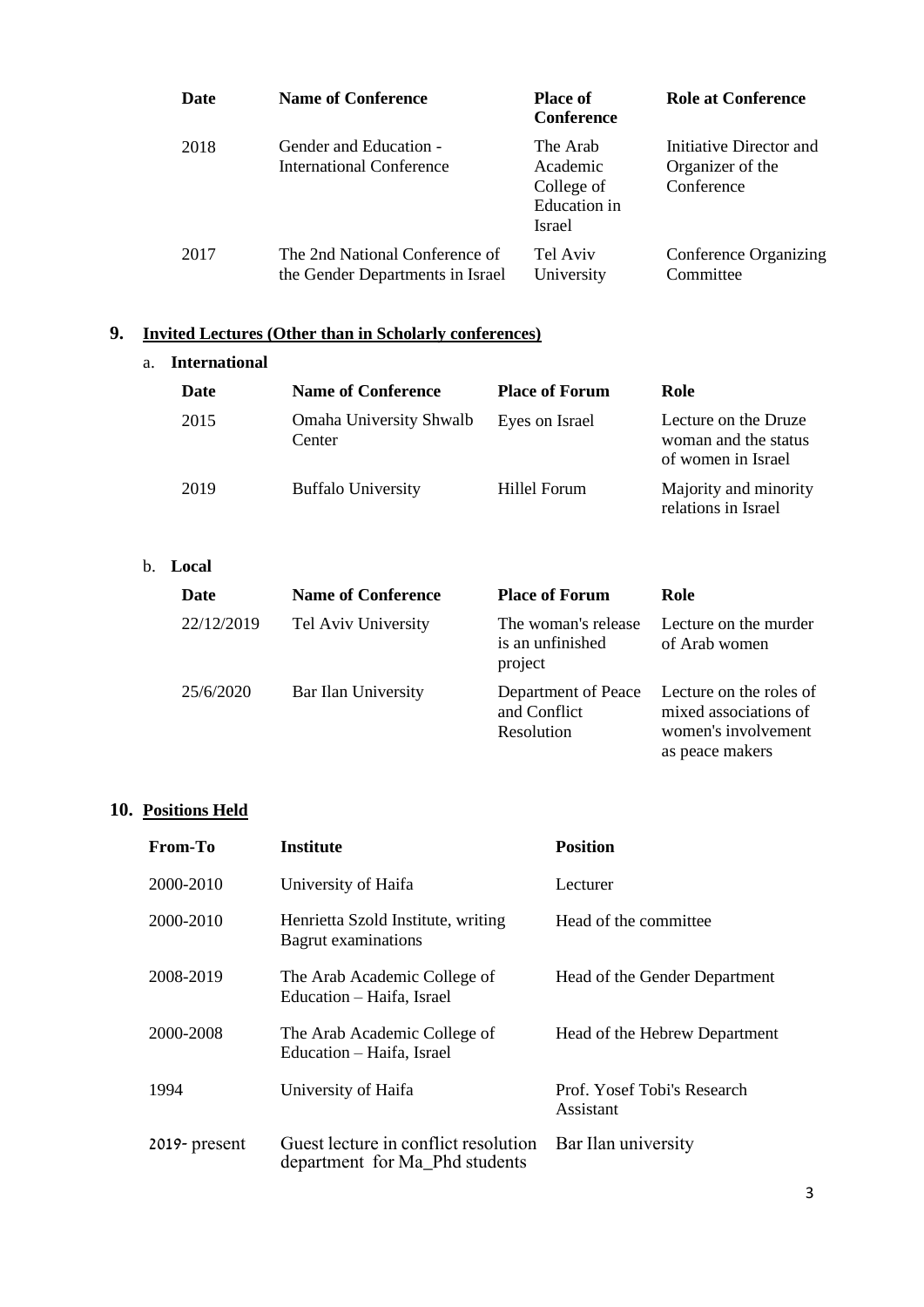| <b>From-To</b>   | Institute                                                       | <b>Position</b>  |
|------------------|-----------------------------------------------------------------|------------------|
| $2019$ - present | Peace studies – practicum for the<br>students in my association | Haifa University |

## **11. Offices in Academic Administration**

| <b>Dates</b> | <b>Name of Institution and Department</b>                                                                                                                                                                                               | <b>Position</b>                                                         |
|--------------|-----------------------------------------------------------------------------------------------------------------------------------------------------------------------------------------------------------------------------------------|-------------------------------------------------------------------------|
| 2021         | The Academic institute for the research<br>of Druze society and culture                                                                                                                                                                 | Deputy Director of the institute                                        |
| 2021         | the committee for the integration of<br>young People in the academy                                                                                                                                                                     | A member of the committee                                               |
| 2020         | The center of economy gender and<br>peace.WGC                                                                                                                                                                                           | Senior researcher                                                       |
| 2020-2021    | Bar Ilan university                                                                                                                                                                                                                     | Guest lecturer in conflict<br>resolution department MA<br>/PHD students |
| 2019-today   | Western Galilee Academic College                                                                                                                                                                                                        | Lecturer in multicultural in the<br>Israeli society                     |
| 2019-today   | Sakhnin collage                                                                                                                                                                                                                         | Lecturer                                                                |
| 2017         | Western Galilee Academic College                                                                                                                                                                                                        | Lecturer in sociology and<br>education                                  |
| 2014-today   | The Academic Committee of the Galilee<br>College, Ghetto Fighters' House and<br>Academic Center for Conservation in<br>Akko on behalf of Partnership to gather<br>(the Jewish Agency for Israel) $-$ USA,<br><b>Budapest and Israel</b> | Head of the Academic<br>Committee                                       |
| 2012-2014    | The Civil Society in the Acre project, the<br>Arab Jewish Center, University of Haifa.                                                                                                                                                  | Director of the Civil Society<br>Committee                              |
| 2008-2019    | The Arab Academic College Haifa,<br>Israel, Gender Department                                                                                                                                                                           | Head of the Department                                                  |
| 2001-2008    | The Arab Academic College Haifa,<br>Israel, Hebrew Department                                                                                                                                                                           | Head of the Department                                                  |
| 1995-2019    | The Arab Academic College Haifa, Israel                                                                                                                                                                                                 | Lecturer in Hebrew and Gender                                           |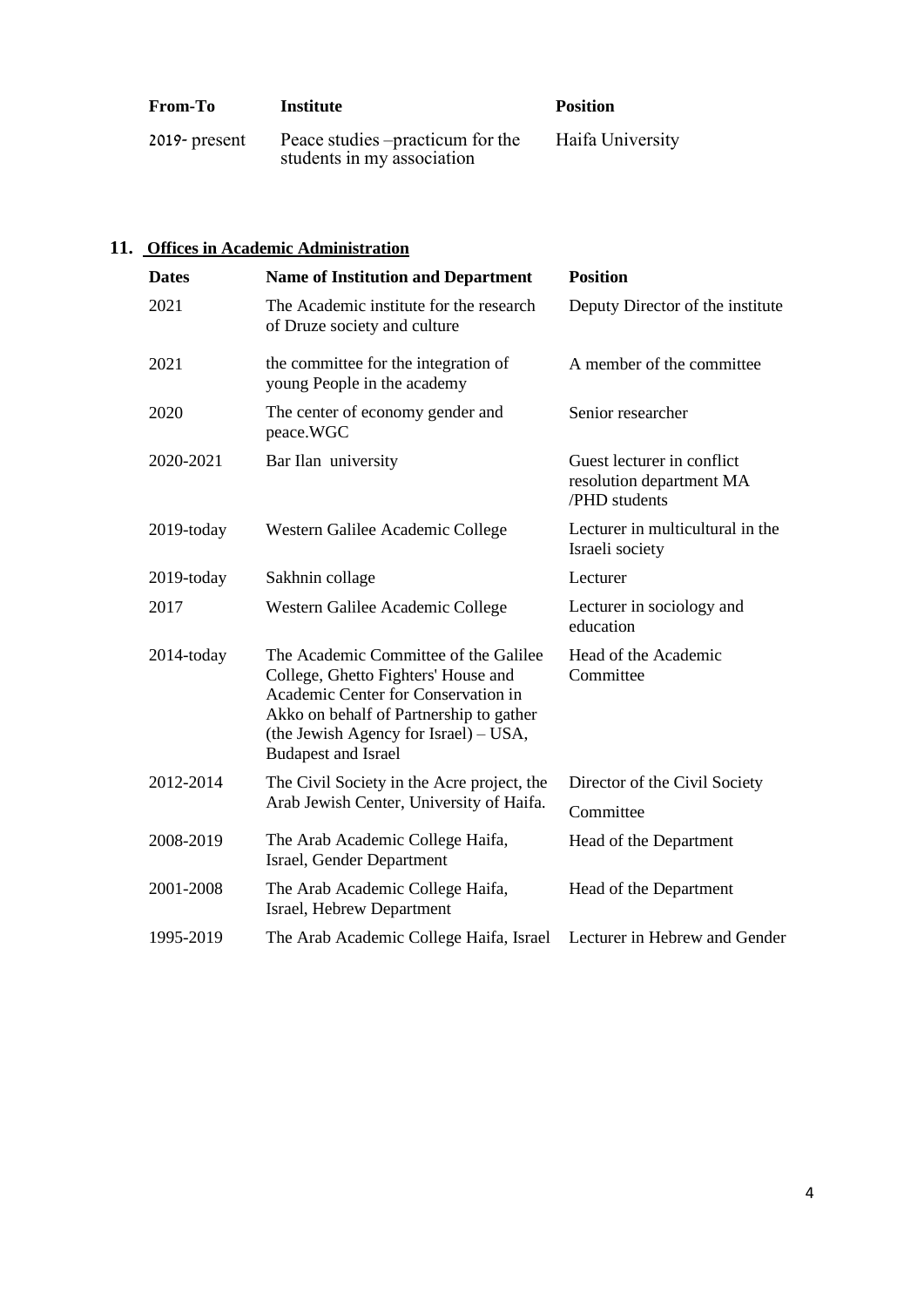## **12. Membership**

| Years         | <b>NAME</b> of Association                                                |
|---------------|---------------------------------------------------------------------------|
| 2021          | Member of the board of directors of the ROZANA project                    |
| $2019$ -today | Member of Iflak - an international organization for literature and peace  |
| $2008$ -today | Member of the Steering Committee of the Acre Theater                      |
| $2008$ -today | Adviser to the Mayor of Acre for the status of women                      |
| 1999-2007     | Member of the board of directors of the Association for Feminist Studies. |
| $2003$ -today | Founder and chairwoman of" Hazon" AKKO Women's Vision Association         |

## **13. Academic managerial positions**

| <b>Institution</b>                      | years     | position                                    |
|-----------------------------------------|-----------|---------------------------------------------|
| The Arab college for<br>education Haifa | 2001-2008 | Chair of the Hebrew department              |
| The Arab college for<br>education Haifa | 2008-2018 | Chair of the Gender department              |
| Western Galilee college                 | 2021      | The Manger Deputy of The<br>Druze institute |

## **14. Miscellaneous**

## **Development of international educational projects:**

| 1995      | Training Certificate, University of Haifa                                                                     |
|-----------|---------------------------------------------------------------------------------------------------------------|
| 1995      | Permanent Teaching License, Ministry of Education and Culture                                                 |
| 2006      | A program for mutual recognition of the narrative and reality in Israel and<br>Palestine, Tel Aviv university |
| 2010-2012 | Mofet Academic Management Course for senior staff in colleges.                                                |
| 2011-2012 | Boards in Government Companies Course, Bar Ilan University.                                                   |
| 2013      | Mediation Course in a Multicultural Society, Optimum Institute.                                               |
| 2013      | The conflict resolution and peace building convening-Minnesota University<br>USA.                             |

#### **Professional Experience**

| Dates         | Role                    | Place                                              |
|---------------|-------------------------|----------------------------------------------------|
| $2019$ -today | Western Galilee College | a lecturer in multiculturalism in Israeli society  |
| $2019$ -today | Lecturer                | Sakhnin College                                    |
| 2017          | Lecturer                | Sociology and Education Western Galilee<br>College |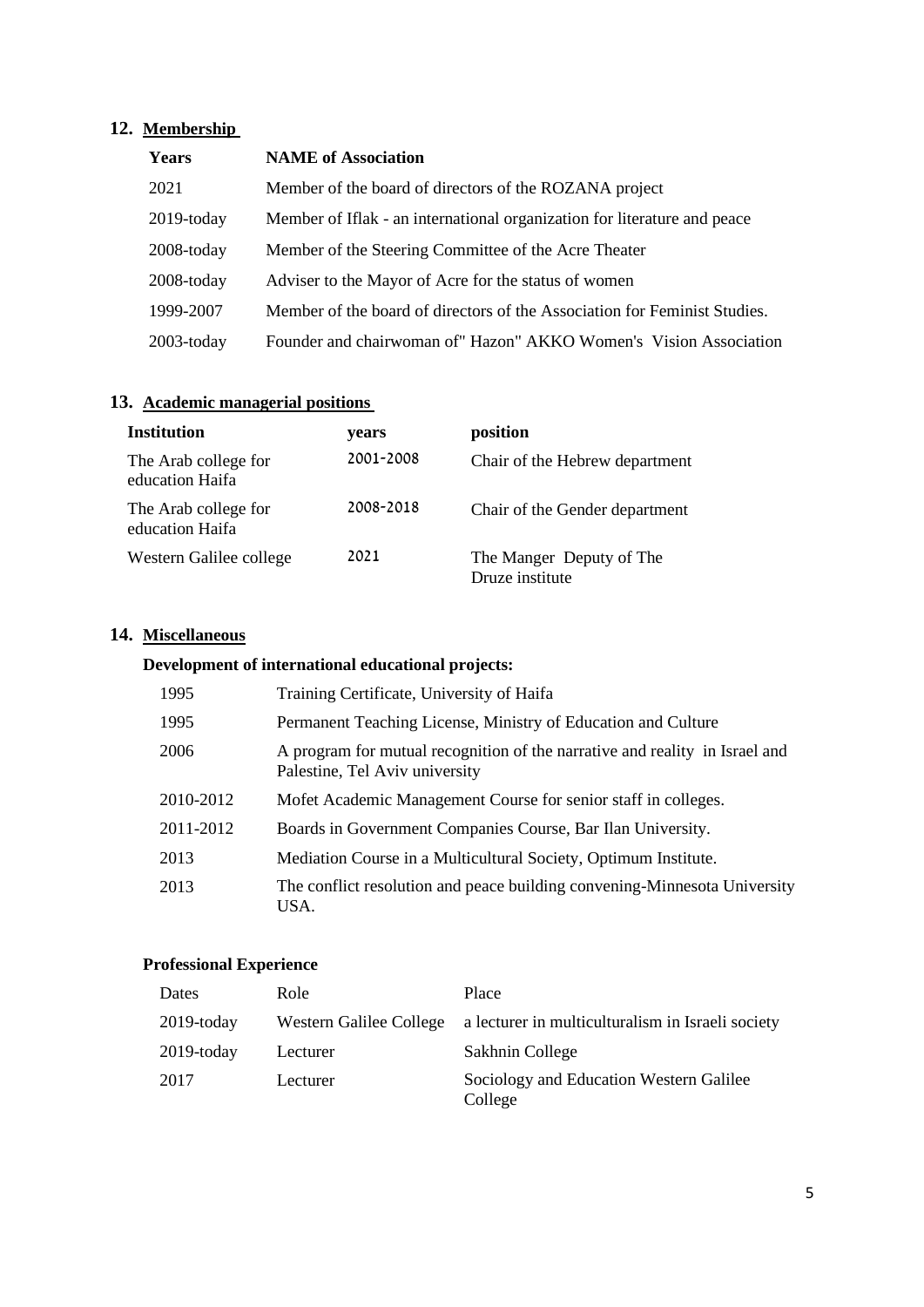| Dates         | Role                                      | Place                                                                                               |
|---------------|-------------------------------------------|-----------------------------------------------------------------------------------------------------|
| $2014$ -today | Chairman of the<br>Academic Committee     | on behalf of Partnership Together (Jewish<br>Agency) - USA Budapest Israel Acre and<br>headquarters |
| 2012-2014     | Director of Civil Society                 | The Akko Project The Arab-Jewish Center,<br>University of Haifa. Haifa                              |
| 2008-2019     | The Arab Academic<br>College of Education | Head of the Gender Department                                                                       |
| 2001-2008     | The Arab Academic<br>College of Education | Head of the Hebrew Department                                                                       |
| $1995$ -today | The Arab Academic<br>College of Education | lecturer in Hebrew and a lecturer in gender                                                         |

## **Speech in Conferences**

| 2021 | The International Conference on ECONOMIC<br>STRENGTH AND SOCIAL CAPITAL IN THE<br>MIDDLE EAST: Women social status in the Middle<br>East                                    | <b>Western Galilee</b><br>College |
|------|-----------------------------------------------------------------------------------------------------------------------------------------------------------------------------|-----------------------------------|
| 2021 | The conference of Institute for Galilee Research<br>:Crime in the Arab society in Israel                                                                                    | The western galilee<br>college    |
| 2021 | The researchers conference : Murder of Arab women<br>in Israel                                                                                                              | The western galilee<br>college    |
| 2021 | Israel observation: :Murder of Arab women in Israel                                                                                                                         | The Hebrew<br>University          |
| 2021 | Intercultural Education in an Age of Information and<br>Disinformation: Multicultural society in Israel and<br>the Diaspora                                                 | ZOOM-MOFET                        |
| 2021 | Intercultural Education in an Age of Information and<br>Disinformation : I don't want to collaborate : issues in<br>online collaborative learning -discussion panel         | Mofet_zoom                        |
| 2019 | Conference in memory of Prof. Yehudit Buber<br>Agassi "Murder at the background of family honor<br>What do young people say about it"                                       | Tel Aviv University               |
| 2019 | Dayton University: The status of the Druze woman<br>and gender in Arab society in Israel.                                                                                   | Dayton University,<br><b>USA</b>  |
| 2019 | Buffalo University: Lecture on Arab-Jewish<br>Relations in Israel                                                                                                           | Buffalo University,<br><b>USA</b> |
| 2018 | Congress for the Removal of Barriers for Peace<br>(Women Wage Peace): Peace and Security<br>Feminism".                                                                      | Tel Aviv University               |
| 2018 | Women in a Multicultural Society -Dilemmas of<br>Gender and Culture: "women can do it: The Role of<br>Akko women Vision Association in bringing Arabs<br>and Jews together" | Budapest, Hungary                 |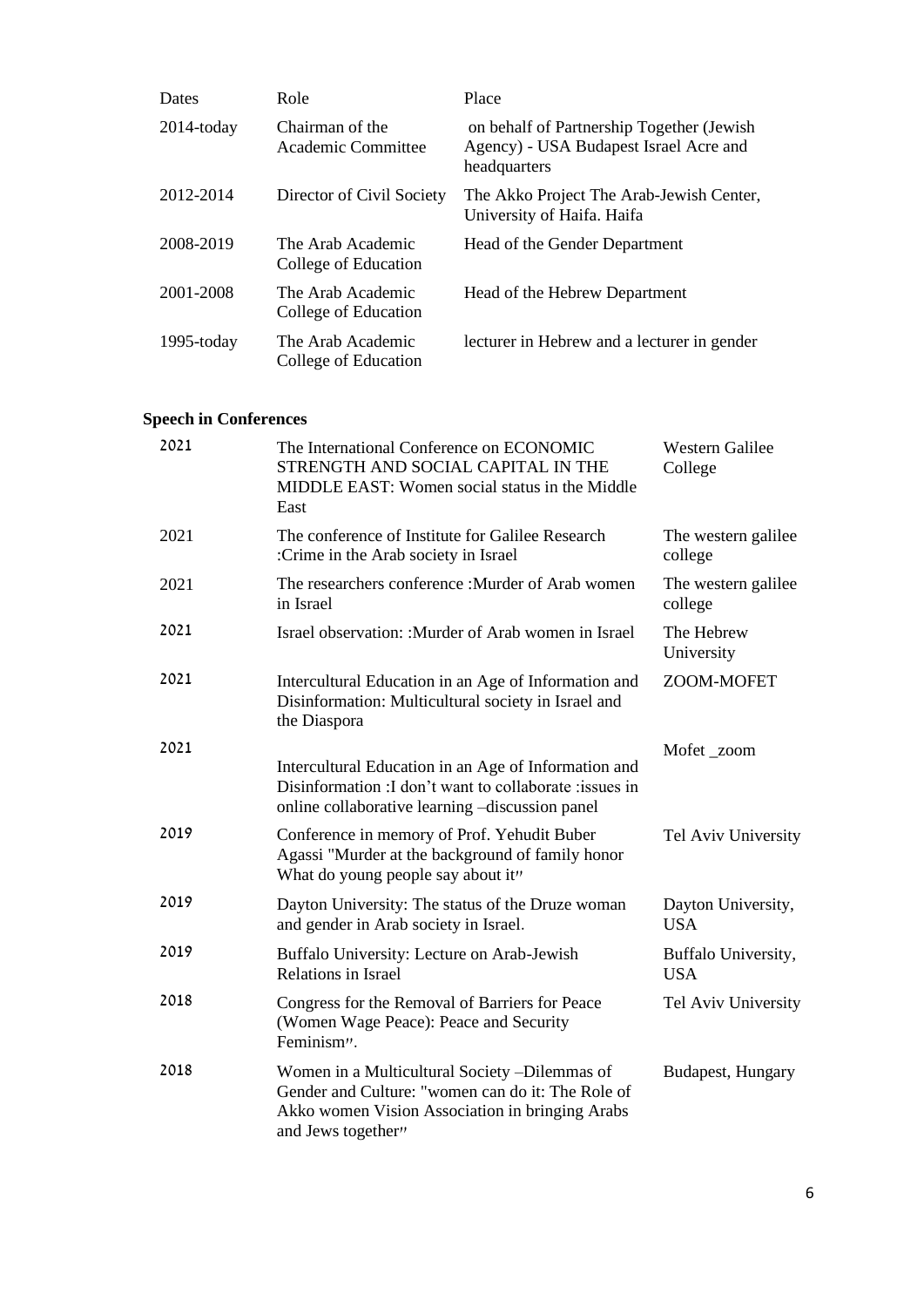| 2018 | The 3rd National Conference of the Gender<br>Departments in Israel: Gender in the Curriculum in<br>the Arab Sector in Israel.                                                                                                               | <b>Ben-Gurion</b><br>University of the<br>Negev |
|------|---------------------------------------------------------------------------------------------------------------------------------------------------------------------------------------------------------------------------------------------|-------------------------------------------------|
| 2018 | Gender and Education - International Conference:<br>Boys and girls in Hebrew readings in the Arab sector                                                                                                                                    | The Arab academic<br>collage for<br>education   |
| 2017 | The 2nd National Conference of the Gender<br>Departments in Israel                                                                                                                                                                          | Tel Aviv University                             |
| 2016 | International Conference on Loss and Bereavement:<br>Widows in Druze Society.                                                                                                                                                               | Eilat                                           |
| 2016 | International Humor Conference: Humor in Arab<br>nursing homes                                                                                                                                                                              | Levinsky College of<br>Education                |
| 2015 | The Forum for Women's Studies and Gender<br>Thoughts on Belonging.                                                                                                                                                                          | Tel Aviv University                             |
| 2015 | Voters's Conference: Women and Elections in Arab<br>Society                                                                                                                                                                                 | Bar Ilan University<br>- Ramat Gan              |
| 2014 | Invite by the Jewish Agency for lectures at the<br>University of Omaha at the Shualev Center for Israel<br>and the Middle East Research and Hamilton College<br>in Indiana, USA                                                             | University of<br>Omaha, USA                     |
|      | In the Faculty of Education and in the Communities<br>on Education and Women in Israel in the Arab Sector<br>and on Research Subjects I Conducted in Medieval<br>Poetry and Descriptions of the Hebrew Messiah in<br>Jewish Yemenite Poetry |                                                 |
| 2013 | Forward Global women Convening. The Conflict<br>Resolution and Peace Building. Minnesota<br>University.                                                                                                                                     | Minnesota<br>University, USA                    |
| 2013 | The Status of Women in Israel Gender Division at<br>Home. In collaboration with Knesset Member Aliza<br>Levy.                                                                                                                               | Peres Center for<br>Peace and<br>Innovations    |
| 2013 | International Partnership Conference: Arab Women<br>in Israel and Associations for coincidence life<br>Together.                                                                                                                            |                                                 |
| 2013 | <b>IWC International Women Conference Golda Center</b><br>Haifa. The Druze women.                                                                                                                                                           | Golda Center, Haifa                             |
| 2013 | International Conference: International Violence Day<br>in collaboration with the Ministry of Foreign Affairs<br>and the Embassies of Finland, Slovenia and Estonia:<br>Violence against Women in the Arab Sector.                          |                                                 |
| 2013 | EU Conference: EUROMED: Under Construction A<br>seminar on Gender Issues and Youth Work in the<br>Euro Med Region.                                                                                                                          | Golda Center, Haifa                             |
| 2012 | Haifa Arab Spring Conference. The roles of Arab<br>women in Arab Spring protests.                                                                                                                                                           | Haifa University                                |
| 2011 | Arab Spring Conference: The Roles of Women in the<br>Arab Spring.                                                                                                                                                                           | <b>Western Galilee</b><br>College               |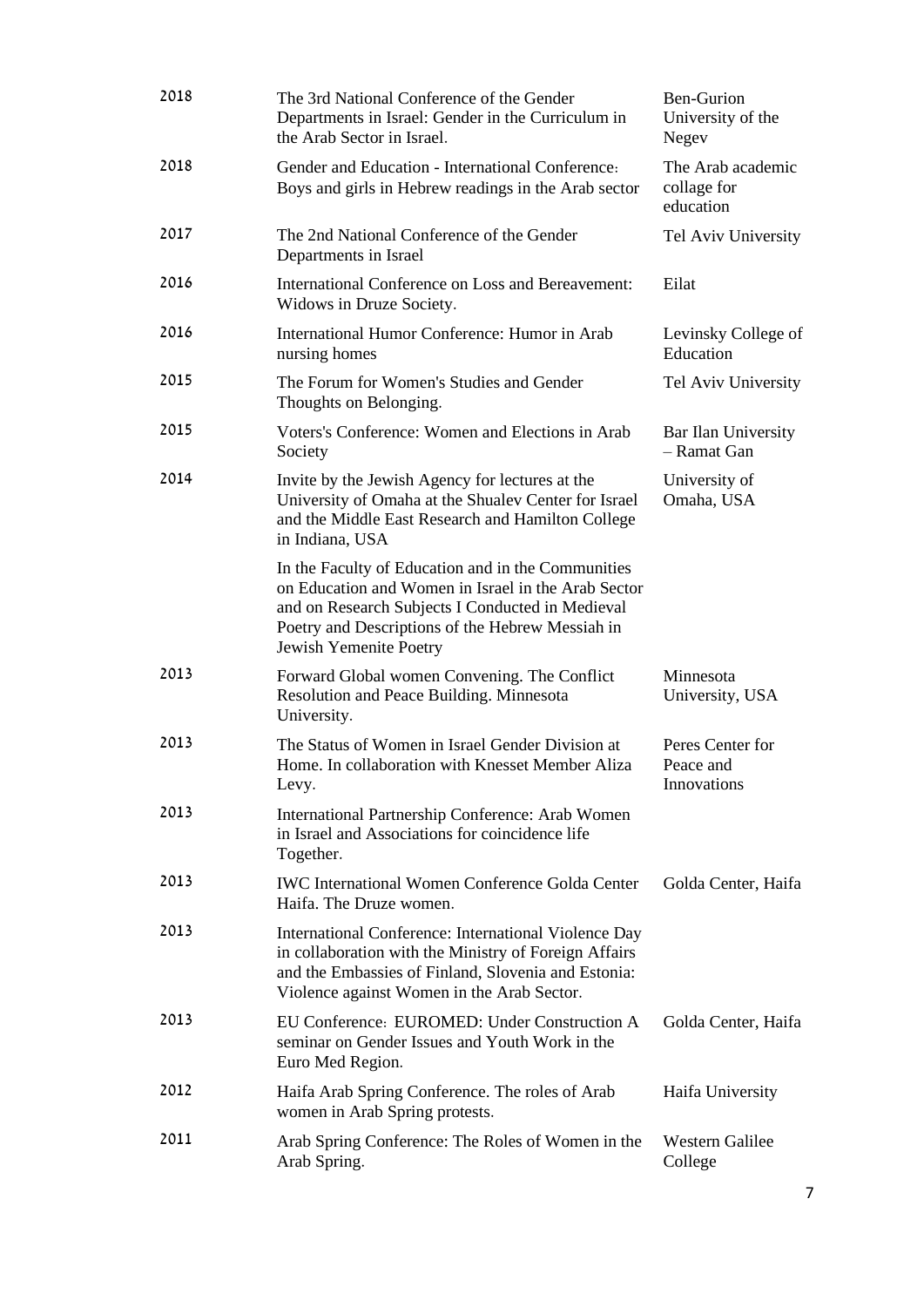| 2011 | An international conference for boys and girls in the<br>Arabic and Hebrew curricula of the elementary<br>school.                                                                                               | The MOFET<br>Institute                           |
|------|-----------------------------------------------------------------------------------------------------------------------------------------------------------------------------------------------------------------|--------------------------------------------------|
| 2011 | Women's Art Conference in Israel The Education of<br>Arab Women in Israel Nissan Association in Meghar.                                                                                                         | <b>Israel Nissan</b><br>Association in<br>Meghar |
| 2010 | Druze Women Conference on the Employment of<br>Druze Women. Peki'in                                                                                                                                             | Peki'in                                          |
| 2010 | Conference on the Status and Rights of Arab Women<br>in Israel. The status of girls in curricula textbooks                                                                                                      | Haifa University,<br>Jewish Arab Center          |
| 2010 | Conference on the Realization of the Right to<br>Adapted Education in the Arab Program for the<br>Druze Sector Friedrich Ebert Fund                                                                             | Haifa University                                 |
| 2009 | The Conference on Women in Religions Initiated the<br>conference Sponsored by the Golda Meir Center -<br>Ministry of Foreign Affairs. Golda Center in Haifa<br>and a day in Acre.                               | Golda Center, Haifa<br>and Akko                  |
| 2009 | Conference on Jewish-Arab International:<br>Descriptions of the Prophet Muhammad in medieval<br>poetry versus the Messiah in Yemenite poetry.<br>Sponsored by the Ben Zvi Institute and Tel Aviv<br>University. | Tel Aviv University                              |
| 2009 | International Jewish Congress Conference: The<br>Descriptions of the Jewish Messiah in Yemenite<br>Poetry in Compared with the Descriptions of<br>Muhammad in Arabic Poetry. Jerusalem                          | Jerusalem                                        |
| 2008 | International Conference of the Law Society and<br>Society The Druze Widow Faculty of Law, The<br>Hebrew University of Jerusalem.                                                                               | The Hebrew<br>university of<br>Jerusalem         |
| 2007 | Linguistics Society Conference: The woman in the<br>curriculum according to the illustrations and texts.                                                                                                        | Tel Aviv University                              |
| 2007 | Seminar in The Center for the Study of Hebrew and<br>the Supervisor of Hebrew Teaching: Issues in the<br>Teaching of Hebrew Methodology in the Arab<br>School.                                                  | Beit Berl College                                |
| 2007 | Conference of the Association for Law and Society:<br>The Druze Woman Between Society and the Druze<br>Personal Status Law. Haifa.                                                                              | Haifa University                                 |
| 2006 | Druze Education Conference Sponsored by the Druze<br>Education Commissioner. Palm Beach (Hof<br>HaTmarim) Hotel Akko.                                                                                           | Palm Beach (Hof<br>HaTmarim) Hotel<br>Akko       |
| 2006 | A virtual conference opens gates in teacher training: a<br>poster on Hebrew spelling errors among Arab<br>students.                                                                                             | The MOFET<br>Institute                           |
| 2006 | The language and gender of the woman in the Druze<br>heritage curriculum.                                                                                                                                       | Bar Ilan University<br>- Ramat Gan               |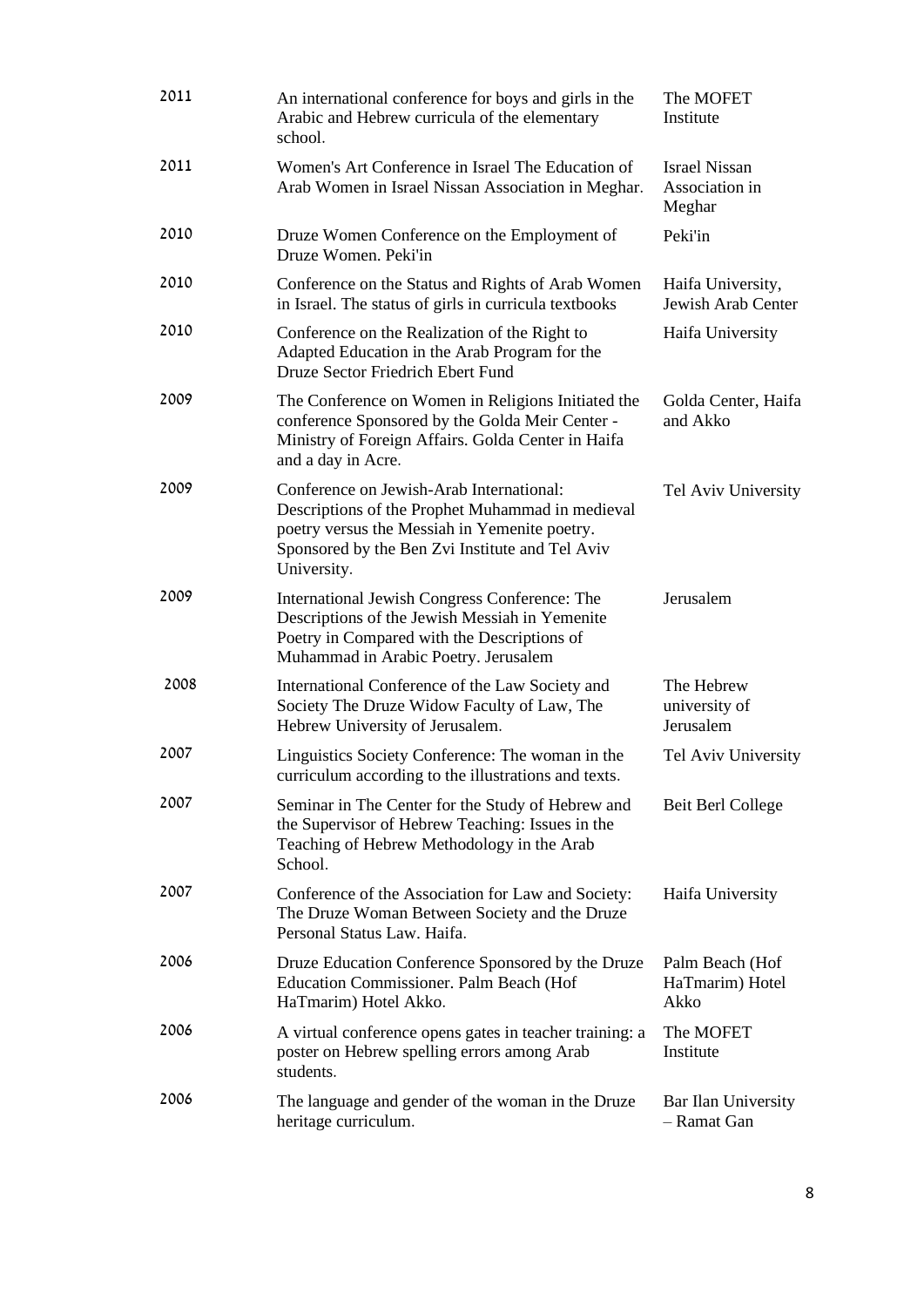| 2005 | Department of Adult Education Ministry of<br>Education. The status of the Druze woman among the<br>youth. Ramat Ef'al Seminar.                                                 | Ramat Ef'al                                                                     |
|------|--------------------------------------------------------------------------------------------------------------------------------------------------------------------------------|---------------------------------------------------------------------------------|
| 2005 | The 13th Conference on Women and Gender Studies.<br>The woman in the religion and laws of the Druze<br>personal status.                                                        | Tel Aviv University                                                             |
| 2004 | Al Manahel Association: Women and Education.<br>Tiberias.                                                                                                                      | <b>Tiberias</b>                                                                 |
| 2004 | Conference on the Development of Arab Women.<br>Ministry of Education and Culture, Gender Equality<br>Department. Round table in the Taybi, Israel.                            |                                                                                 |
| 2004 | The Druze woman in the Golan Heights between the<br>Syrian past and the Israeli present.                                                                                       | The College of<br>Management<br>Academic Studies,<br><b>Rishon Letzion</b>      |
| 2003 | Promoting girls to math education, women<br>breakthroughs. Ministry of Education, Gender<br>Equality Department. Nazareth Sponsored by the<br>Ministry of Education            | Ministry of<br>Education, Gender<br>Equality<br>Department                      |
| 2002 | International Soroptimist Association, Human Rights<br>Day: The New Druze Woman. Nahariya                                                                                      | International<br>Soroptimist<br>Association                                     |
| 2002 | AILA (International Association of Applied<br>Linguistics) Conference: Errors in Hebrew Spelling<br>among Arab Students. Jerusalem                                             | AILA (International<br>Association of<br>Applied<br>Linguistics)                |
| 2002 | <b>ACROLT</b> (Academic Committee for Research on<br>Language Testing) Conference: Linguistic Problems<br>in the Hebrew Matriculation Exams among Arab<br>Students. Jerusalem. | <b>ACROLT</b><br>(Academic<br>Committee for<br>Research on<br>Language Testing) |

(\*) (Arabic) (كيف نحترم

#### **15. A summary of my activities and plans**

My research focuses on three domains :

- 1. Gender
- 2. Multiculturalism and peace
- 3. The Druze Women

The domains often interrelate, for example, gender and peace exemplify an intersection of the first and the second domains. My research examines the roles of women at days of war and peace ,and on the impact of the Women's Involvement Association on coexistence (my research was published by the University of Haifa), in addition, I have published a booklet in English on the same subjectγ.

#### **The studies that are in preparation and almost completed**: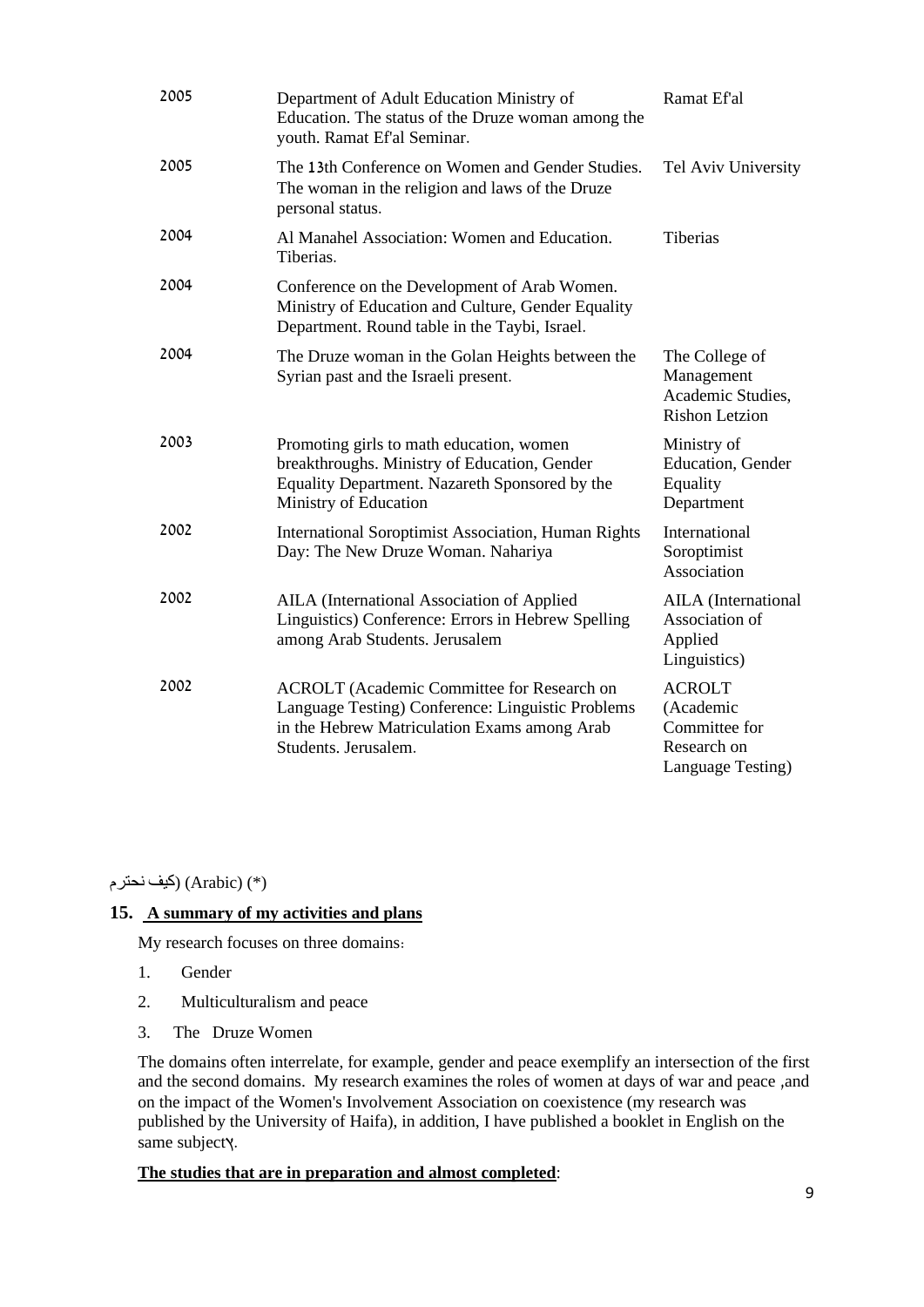- 1. Students' opinions towards murder of women. The sample included mostly the Arab population from north to south, for comparison purposes; there is a reference to the opinions of Jewish students as well. The Ethiopian society is examined separately.
- 2. I have conducted a massive research on the subject of high school student' opinions towards women's status and position in society. The sample includes interviews of 1000 student from the Negev on the South to the Golan Heights in the North. The study will be submitted to the Ministry of Education scientist.
- 3. I am part of a research group that examines teachers' cultural- skills and competences. The research was submitted to The MOFET Institute (a center for the Research, curriculum and program development in teacher education.
- 4. I participate in of a research group that inquires "Women agencies in relation to ethnonational structures of power and influence (a narrative research). The research examines the status of varied groups of women in the Israeli society and their attitude towards their position in society. The research is in collaboration with the Ben-Gurion University, headed by Prof. Ayelet Harel and Dr. Becky Koo. My part in the research is related to Druze women.
- 5. I take part in an observation group of the Hebrew University of Jerusalem, led by Prof. Shalva Weil.
- 6. I conduct a research with my colleague Limor Yehuda a on the subject of majority and minority relations on the issue of violence in Israel .In addition, we examine the issue of women's murder.
- 7. I have started a month ago a research on women-Druze medical students .

#### **Research programs in preparation stages**:

- 1. Updating the books of the Druze woman. First edition was published on the year 2005.
- 2. Towards the end of the book "Women in the Height" about the Druze women in the Golan Heights.
- 3. I have published my book "Women in a Different Reality" which explores the involvement of women at times of peace and war and the impact associated with this involvement.
- 4. Editing a book of Israeli female poets' songs at war in Arabic and Hebrew that I had initiated.
- 5. I am publishing my book on women's short stories, my own writing.

#### **In The college**

As part of my role as chair of the Academic Committee in Partnership Together. I strengthened the connection between the partnership and the college

It started with a conference I initiated in Budapest in 2018 where I invited two lecturers from the college to take part in it: Dr. Haim Sperber and Dr. Julia Schwartzman. And we put the college logo

In conference publications.

I also created two international courses, one on the subject of society and culture in Israel. I taught this course to students from Budapest and Dayton (USA) together with lecturers from both universities. The second course was on multiculturalism and photography .

Full cooperation has been established between the College and the Academic Committee in partnership.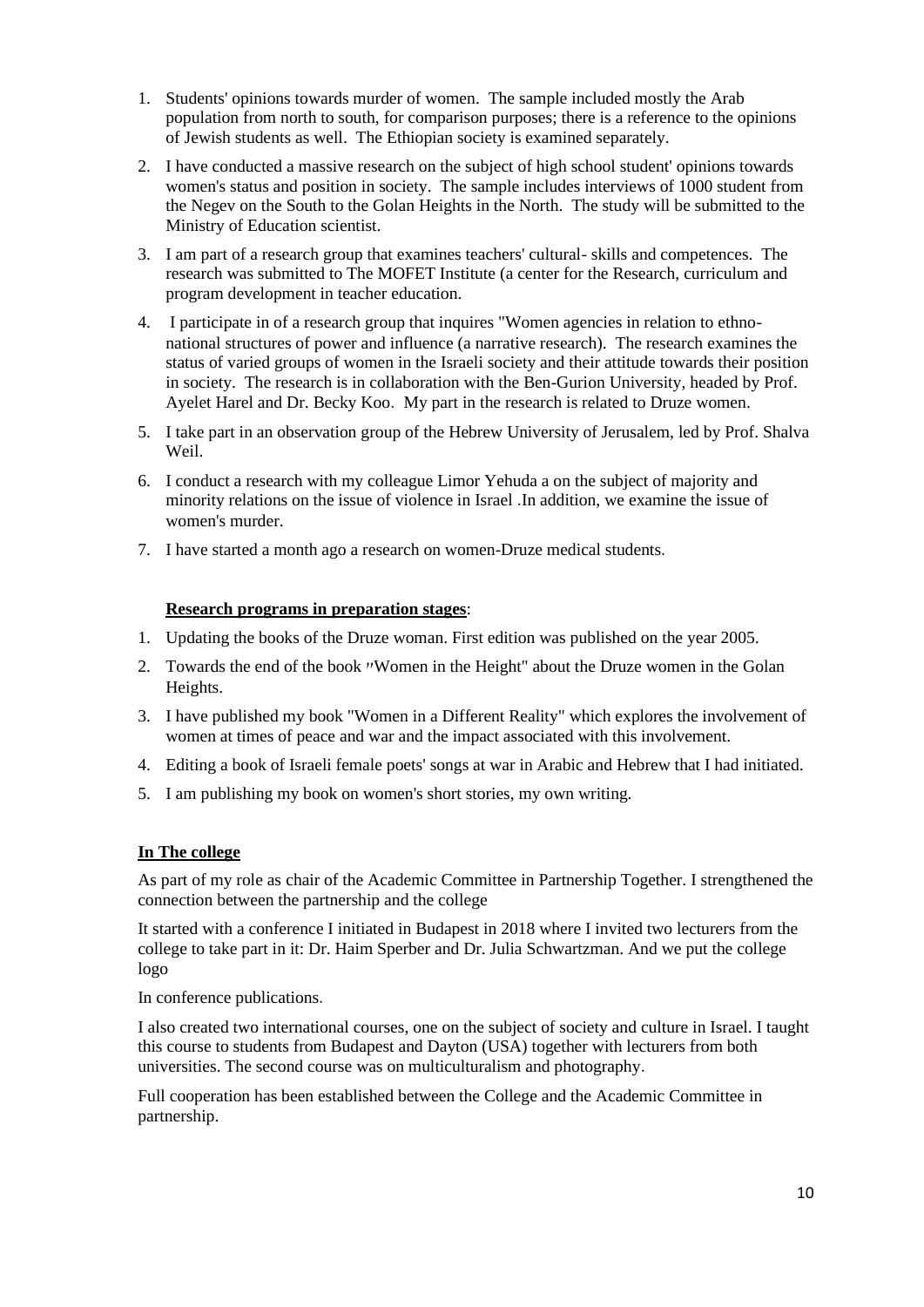Below is my activity in college during the 2020-2021 years

- 1. I initiated an academic conference in 2018 and headed a gender and multicultural issue in Budapest: two lecturers from the college participated and was the logo of the college in all the publications of the conference
- 2. I initiated two international courses.
- 3. I initiated a virtual exhibition on Women's Day in collaboration with student workers and lecturers sponsored by the Dean.
- 4. Member in 4 projects of the college
	- a. Institute for the Study of Druze Culture and Society: Deputy Head of the Institute .
	- b. Member of the Institute for Peace and Economics: I came up with the idea for the establishment of the institute.
	- c. Member of the Committee for Israeli Hope
	- d. Member of the Committee for the Integration of Young People in the Academy .
- 5. Participation in conferences and seminars in the college:
	- a. Conference of the Galilee Research Institute.
	- b. Conference of the Institute for Economic Research, Society and Peace
	- c. College Researchers Conference
	- d. The 16-day campaign to prevent violence against women in 2020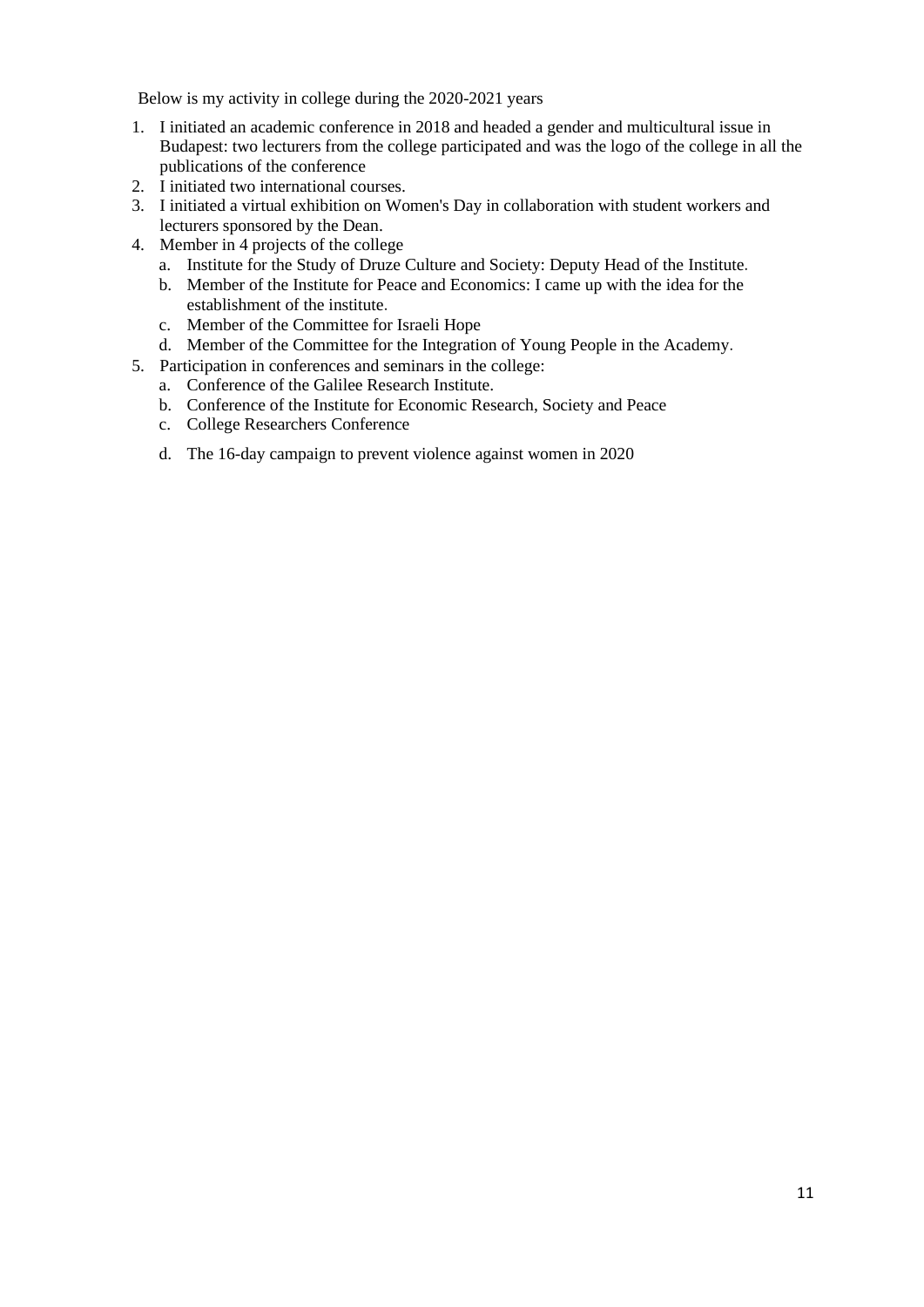## **Publications**

### **Faraj Falah Janan, Ph.D**

#### **A. Articles or Chapters in Scientific Books**

#### **Published**

1. 1-Faraj-Falah, C. (2010). The Physical Descriptions of the Messiah in the Yemenite Jewish Poetry Compared to the Physical Descriptions in the Songs of Praise on Muhammad by Salim Al-Daoudi: A Mediator between the Enlightenment Literature and the Arab-Jewish Culture. In D. Bar-Oz & E. Ettinger (Eds.), From the Goodness (Tov) Yosef - Jubilee book for the honor of Prof. Yosef Tobi (Vol. 3) (pp. 182-197). Haifa: University of Haifa.(Hebrew) (\*)

Accepted to publish in Mofet institute: 2-

- 2. Technology, education and multiculturalism*: Culture competence*; Mofet Institute Editing by: Shonfeid, Hotter and Ganayem.2022
- 3. Current Research in Language ,Literature and Education :"*The Druze School Principal s as Role Model of generation and social change"* scientific Research 2021

## **B. Articles in Refereed Journals**

### **Published**

- 4. Falah Faraj'J.(2021).Dapim :Pioneer Druze school principals/(Hebrew)\*
- 5. Falah-Faraj, J. (2021) The Role Women's Groups and Associations in bringing two nations together-Scientific research publishing (book) (\*)
- 6. Falah-Faraj, J. (2020). It Makes Me Laugh: "What Makes Elderly Arab Women of the Acre Elderly Club Laugh?". Journal of Service Science and Management, 13(02), 281. [https://www.scirp.org/html/6-9202184\\_99550.htm](https://www.scirp.org/html/6-9202184_99550.htm) (\*)
- 7. Falah-Faraj, J. (2019). Intermarriage among Druze Men. Sociology Mind 9(4), 273-289. (\*)
- 8. Falah-Faraj, J. (2019). She Is My Manager: Druze Adolescence Attitudes toward Druze Women in Israel. Sociology Mind, 9(04), 290. (\*)
- 9. Falah-Faraj, J. (2019). The Value of Volunteering among Arab Students in the Hebrew Teacher Training Program - As a Factor of Adjustment & Contribution to the Arab Society. Open Journal of Social Sciences, 7(7), 421-426. (\*)
- 10. Maman, Y., Falah-Faraj, J., & Hijazi, I. (2019). "To Believe in God and in Own Personal Competencies": The Family Life of Arab Muslim Widowed Women in Israel. Open Journal of Social Sciences, 7(8), 37-48. (\*)
- 11. Maman, Y., Falah-Faraj, J., & Shlush-Levy, R. (2019). The Interview as a Reflective Tool in Preschool Female Teachers' Work with Children from Different Cultures Significance of Communication and Acquiring Hebrew in Preschool. Creative Education, 10(4), 700-713. [Hebrew] (\*)
- 12. Maman, Y., Yaffi, Y., & Falah-Faraj, J. (2019). Students' Violence against Teachers in the Arab Sector in Israel - A Case Study. Sociology Mind, 9(03), 207. [Hebrew] (\*)
- 13. Falah, J. F. (2018). Gender and Laughter: What's make Men and Women laugh in a Day Club for the Elderly? The Israeli Journal of Humor Research Journal, 11, 55-73. (\*)
- 14. Falah-Faraj, J. (2018) volunteering students .Beemat dion journal /Mofet institute /v61 p31. [Hebrew] (\*)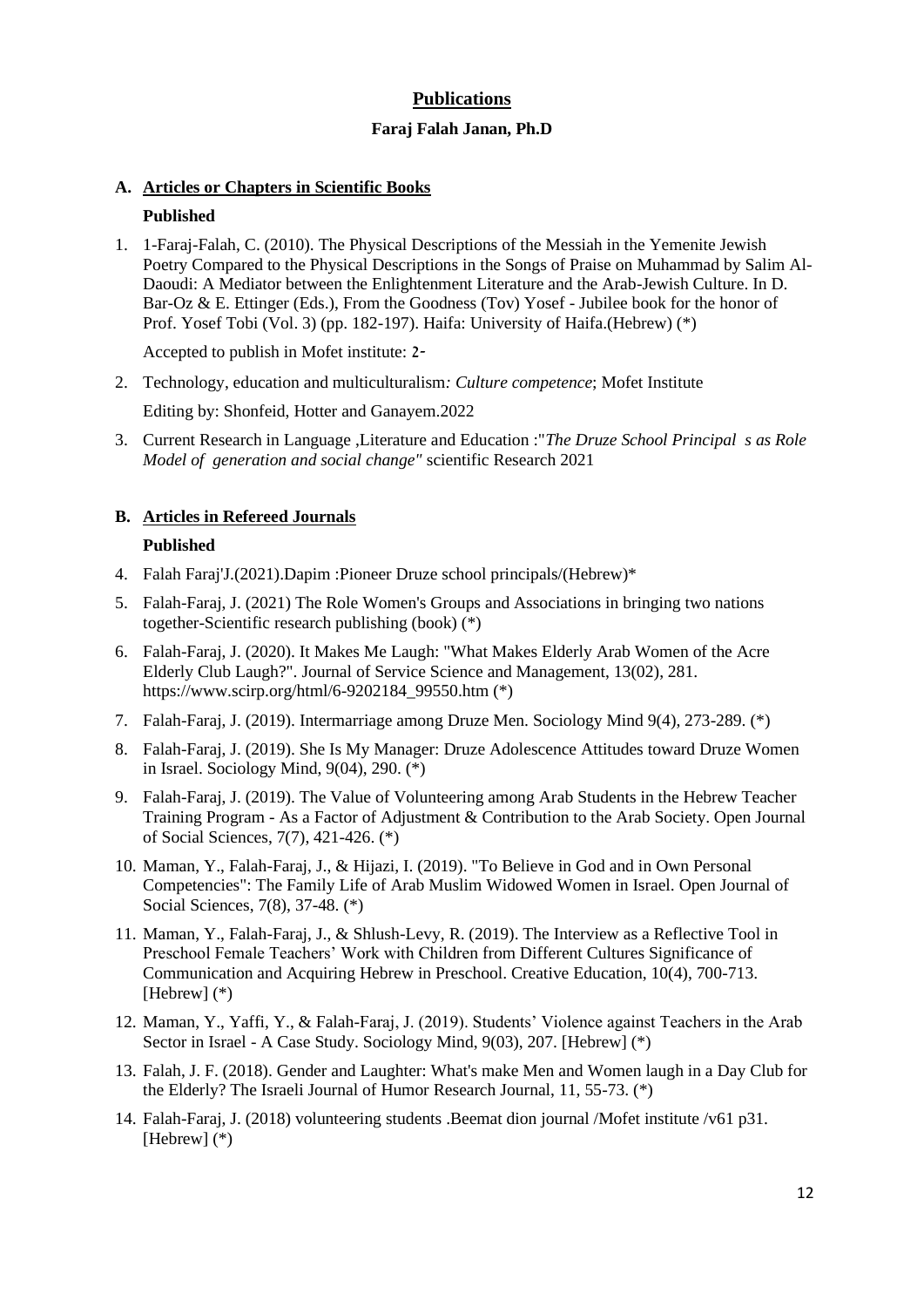- 15. Falah-Faraj, J. (2018). "He Is Alienated": Intermarriage among Druze Men in Israel. Sociology Mind, 8, 70-82. (\*)
- 16. Falah-Faraj, J. (2018). Does Multicultural Education Affect the Druze Heritage Curriculum? Open Journal of Social Sciences, 6, 257-271. (\*)
- 17. Falah-Faraj, J., & Maman, Y. (2018). "Education Ltd." The Influence of British Earl of Cromer on the Education System in Egypt (1883-1907). Advances in Historical Studies, 7(2), 79-96. (\*)
- 18. Napso, E., Maman, Y., & Faraj Falah, J. (2018). [The Social Adjustment of Girls Circassian](javascript:void(0))  [Students in State Elementary Schools.](javascript:void(0)) Open Journal of Social Sciences, 4(JSS), 230-245. (\*)
- 19. Falah-Faraj, J. (2017). The Issue of Gender In Elementary Schools' Hebrew Textbooks For The Arab Sector In Israel. British Journal of Education, 5(3), 30-44. (\*)
- 20. Falah-Faraj, J. (2017). The Teaching of the Hebrew Language in Arab Schools: The Effect of Teaching Methods on Spelling Errors among Students in the Village of Al-Ghajar. Creative Education, 8(15), 2835-2848. (\*)
- 21. Falah-Faraj, J. (2017). Women can do it: The Role of Akko Women vision association (AWVA) on bringing the two nations (Arabs and Jews) together. International Journal of Non-Governmental Organizations (NGOs) and Essays, 2(1), 1-10. (\*)
- 22. Falah-Faraj, J., & Saed, R. (2017). Women and Girls in Hebrew High School Textbooks. Open Journal of Social Sciences, 5(6), 251-270. (\*)
- 23. Falah-Faraj, J., Maman, Y., & Amasha, W. (2017). Brides across the Border (Syrian Druze Bribes Who Have Married Israeli Druze Men of the Golan Heights after the Israeli Occupation in 1967. [Open Journal of Social Sciences,](https://www.scirp.org/journal/journalarticles.aspx?journalid=2430) 5(5), 289-303. (\*)
- 24. Falah-Faraj, J. (2016). She Is a Widow: The Story of Six Druze Widows in Israel. Open Journal of Social Sciences, 4(9), 210. (\*)
- 25. Falah-Faraj, J. (2016). The Influence of the Illustrations on the Understanding of the Hebrew Written Text in the Elementary School in the Arab Sector in Israel. Creative Education, 9, 67-76. (\*)
- 26. Falah-Faraj, J. (2016). The status of Druze women in the Druze religious law in comparison to Druze women's status in society. International Journal of Multidisciplinary Research and Development, 3(9), 203-206. (\*)
- 27. Zedan, R., & Falah-Faraj, J. (2016). Correlation between Parental Involvement and Burnout among Kindergarten Teachers in Israel's Arab Society. British Journal of Education, Society & Behavioral Science, 18(3), 1-16. (\*)
- 28. Faraj Falah, J. (2015). Influence of associations and groups of Arab and Jewish women on various moves of coexistence within the city of Akko. Akko: The Arab-Jewish Center, University of Haifa. (\*)
- 29. Falah Faraj, J. (2013) How Do mixed Arab And Jewish women's groups impact Jewish and Arabs coexistence in the city of Acre. The Haifa university [Hebrew] (\*)
- 30. Falah-Faraj, J. (2013). The Portrayal of Women in Israeli Arabic Textbooks on Druse Heritage. Online Submission, 3(1), 33-37[. https://eric.ed.gov/?id=ED539974](https://eric.ed.gov/?id=ED539974) (\*)
- 31. Faraj Falah, J. (2012). The Druze woman. Gödöllő, Hungary: Periodical of Szent Istva'n University. (\*)
- 32. Faraj-Falah, J. (2010). The Physical Descriptions of the Messiah in the Yemenite Jewish Poetry Compared to the Physical Descriptions in the Songs of Praise on Muhammad by Salim Al-Daoudi: A Mediator between the Enlightenment Literature and the Arab-Jewish Culture. In D. Bar-Oz & E. Ettinger (Eds.), From the Goodness (Tov) Yosef - Jubilee book for the honor of Prof. Yosef Tobi (Vol. 3) (pp. 182-197). Haifa: University of Haifa. [Hebrew] (\*)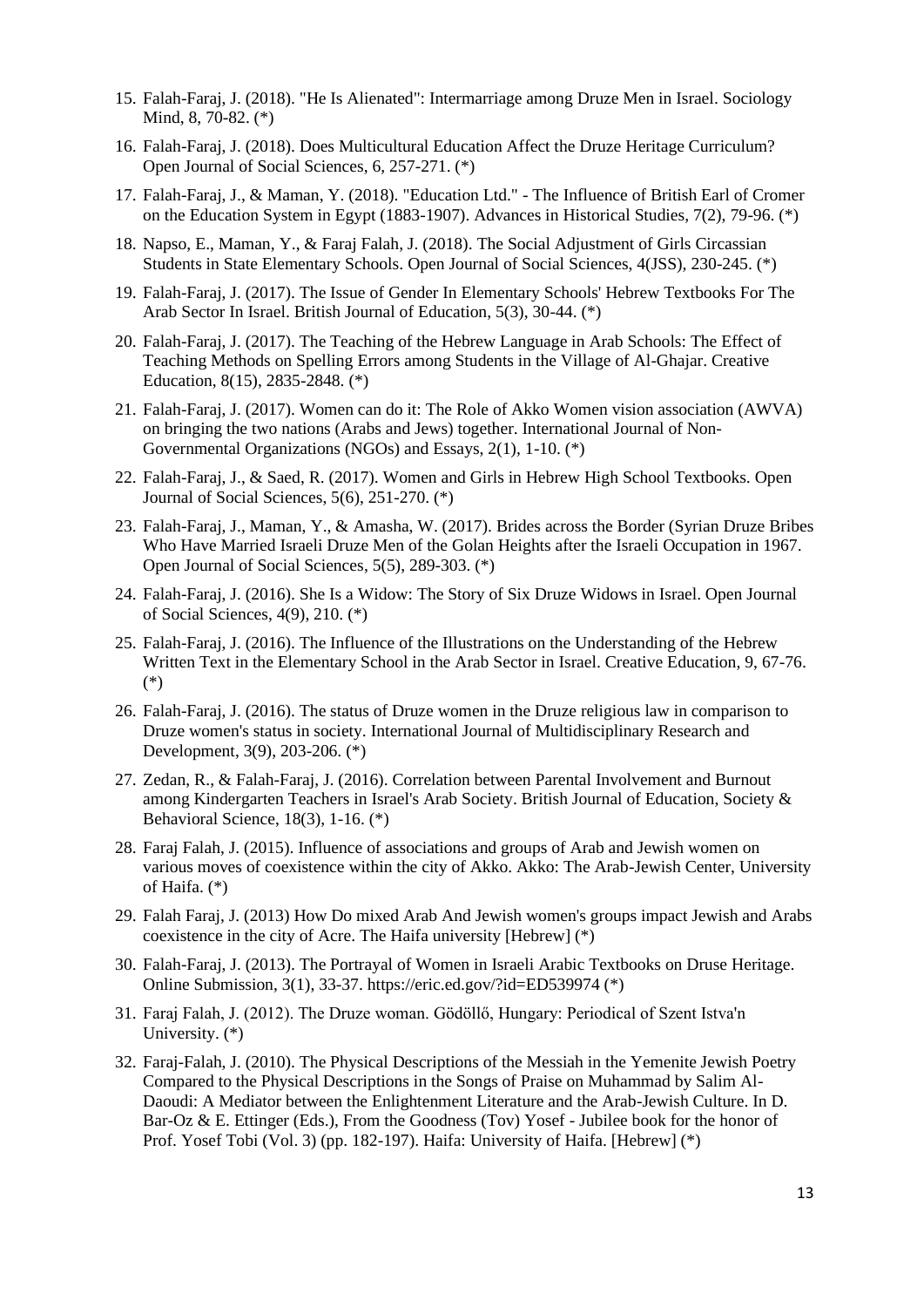- 33. Falah-Faraj, J. (2009). Widows in Druze Society. Gender Issues, 26(3-4), 247. <https://link.springer.com/article/10.1007/s12147-009-9079-7>
- 34. Farraj-Falah, J. (2006). Attitudes of Druze Youth in Israel toward Druze Women. In: M. Fialkoff & P. Kirmayer (Eds.). Adult Education in Israel, 9, 182-188.
- 35. Falah-Faraj, J. (2005). The Druze Women. Rishon Lezion: Barkai Publications. [Hebrew]
- 36. Faraj-Falah, J. (2005). Errors in Hebrew spelling among Arab students. Daruna, 38, 218-212. [Hebrew]
- 37. Faraj-Falah, J. (2004). The position of the youth in relation to the status of the Druze woman in society. Gadish, 9, 179-163. [Hebrew]
- 38. Faraj-Falah, J. (2004). A parable and a Fable in children's literature. Al-Shark, 34(2), 71-67. [Hebrew]
- 39. Faraj-Falah, J. (2004). Crime and Dostoevsky. Daruna, 37, 166-171. [Hebrew]
- 40. Faraj-Falah, J. (2003). The Chronotope of Bechatin. Daruna, 36, 122-119. [Hebrew]
- 41. Faraj-Falah, J. (2002). Metaphor and allegory. Daruna, 35, 165-160 .
- 42. Faraj-Falah, J. (1999). The motif of "The King" in the Poetry of Shmuel Ha-Nagid and Tudorus Abulafia. Daruna, 30, 72-80. [Hebrew]

#### **Under review**

- 43. The role of Muslim Women in the Past Wars and Peace.
- 44. "Dare to Try Changing" Alternative Teaching Methods of Math from Perspective of Israeli Teachers: A Multi- Case Study.
- 45. Honor-Killing" A Murder against the background of family desecration" Legislation and case Law in Israel.
- 46. A place for optimism" Arab & Jewish Gym Trainees' Attitudes towards a Jewish-Arab Coexistence.

#### **C. Other Scientific Publications**

#### **Published Research reports \***

- 47. Characteristics of minority relations and connections in support of violent protest the study of disciplinary ethnography from two worlds Criminology content and majority relations - joint research Dr. Limor Yehuda & Dr. Falah-Faraj, Janan.
- 48. Opinions of Arab high school students from all over the country regarding the status of women.
- 49. Opinions of Arab students regarding murder against the background of family honor.
- 50. The readiness of young people from various factions in Israel to maintain a full civic-social merger as is customary in ordinary nation-states - the joint study by Dr. Janan Falah and Dr. Chen Yehezkeli.
- 51. 2014 report Keneset ;The Arab Students attitudes toward murdering women

#### **D. Other Publications- books**

- 52. Falah Faraj, J. (in publication). Women in new Reality " women Social Peace". Tel Aviv: Resling.
- 53. Falah Faraj, J. (in publication). Women in the Golan Heights Druz Women in the Golan. (in publication).